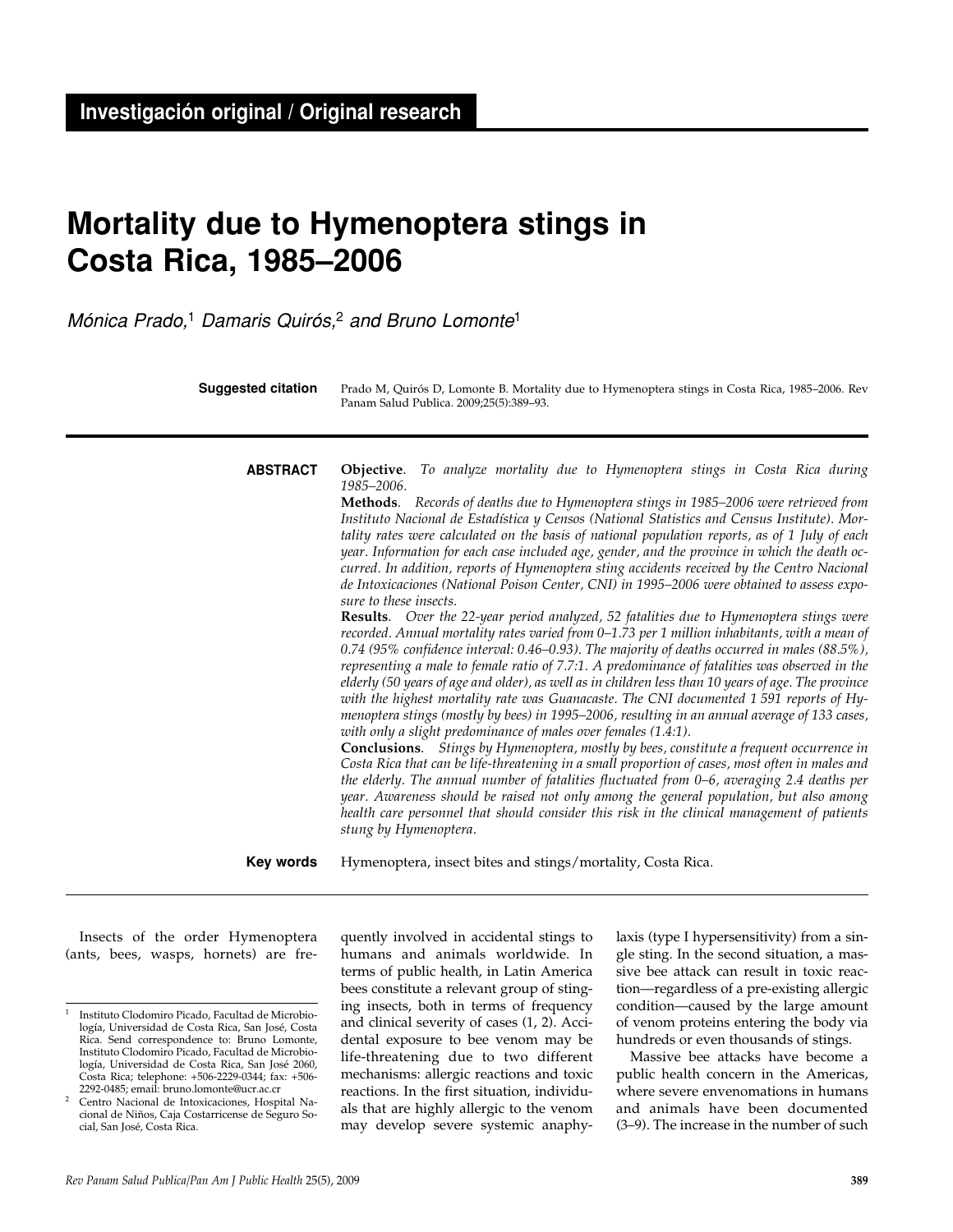attacks is explained by the spread of the "Africanized" bee, a hybrid that resulted from the interbreeding of the European (*Apis mellifera mellifera*) and African (*A. m. scutellata*) subspecies of honey bees (4). In 1956, the latter were introduced to Brazil in an attempt to increase the commercial production of honey and wax. A year after their arrival, several queens escaped and interbred with the local bee population. Subsequently, the expansion and gradual migration of the hybrids took place, and at present their distribution spans from South America to the southern parts of the United States of America (1, 10). These hybrid bees, popularly known as "killer bees," have particular features associated with a higher frequency of attacks. They exhibit a strong colony defense behavior characterized by pheromone-coordinated mass attack, high reproductive rates, and lack of discrimination in nesting sites (4).

In Costa Rica, the presence of Africanized bees was first reported in early 1983, in San Isidro de El General (11, 12). In recent years, deaths due to massive bee attacks have been publicized in local newspapers and other nonscientific communication media, suggesting that the number of people affected might be increasing. However, we have not found any reports in the literature analyzing the incidence and outcome of such accidents. Official records of deaths due to stinging by bees, wasps, or hornets are categorized together in epidemiological classifications. Therefore, the aim of the present study was to estimate and to analyze the mortality due to contact with Hymenoptera, as recorded in Costa Rica in 1985–2006, taking into consideration that the vast majority of cases correspond to contact with bees.

#### **METHODS**

Data utilized to estimate the mortality related to Hymenoptera stings in Costa Rica were obtained from the records of the Instituto Nacional de Estadística y Censos (National Statistics and Census Institute, INEC), which tracks all deaths and their causes nationwide. Human accidents involving bees, wasps, and hornets are classified into a single category. However, it is important to note that according to the Centro Nacional de Intoxicaciones (National Poison Center, CNI) of the Caja Costarricense de Seguro

**deaths by gender; (1B) annual mortality rates, per 1 million inhabitants; and (1C) age group distribution of fatal cases, by gender**



Social (Social Security Administration of Costa Rica), the vast majority of reports of Hymenoptera stings in this country involve bees (D. Quirós, unpublished data). Thus, although the data collected for this study is strictly referred to as Hymenoptera stings, it is known to correspond mainly to bee stings.

Data obtained from INEC were utilized to retrospectively analyze mortality due to Hymenoptera during a 22-year period (1985–2006). In 1985–1996, fatalities were coded according to the International Classification of Diseases, Ninth Edition (ICD-9), as the E-code 905.3. Afterwards, in 1997–2006, when the Tenth Edition (ICD-10) was used, the code changed to X23. The information retrieved included age, gender, and province in which the case occurred. Annual mortality rates were calculated on the basis of national population reports, as of 1 July of each year, and were also obtained from INEC.

In addition to the mortality figures, data recorded by the CNI were utilized to retrospectively assess the number of human accidents involving contact with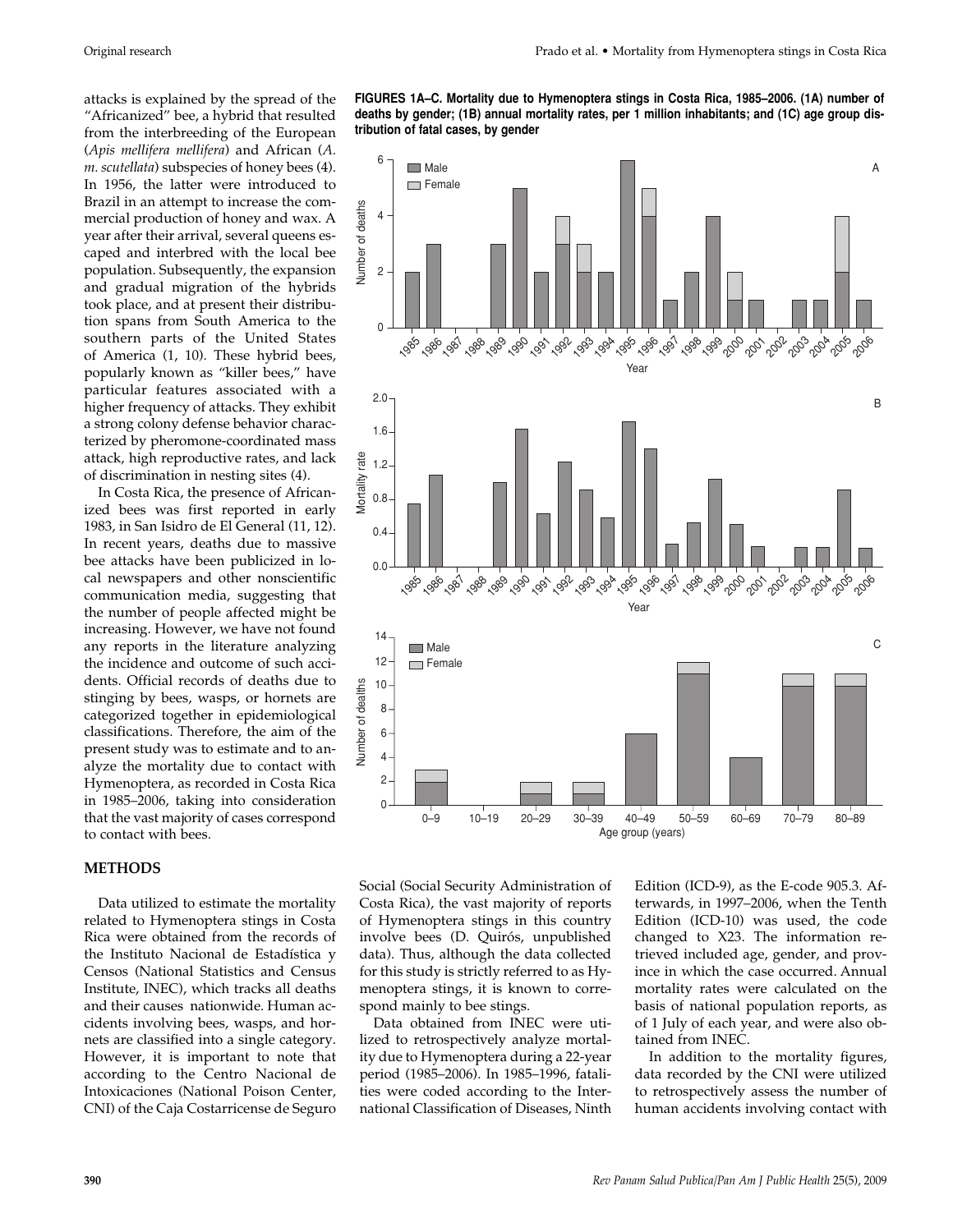Hymenoptera, regardless of the outcome. The CNI provides information and advice by telephone regarding the management of diverse types of poisonings, including both chemical intoxications and envenomations by animal bites and stings. Thus, the information retrieved from CNI was routinely acquired by a process involving telephone calls and the completion of a form for every call reporting a case. It should be stressed that this information reflects only the *minimum* number of cases since it is not mandatory to report sting accidents to the CNI. Notwithstanding, these figures were considered worthy of attention given the lack of any other sources tracking this problem in the country. This approach has been utilized in other studies to analyze poisonings; for example, in India (13). In the present study, data on Hymenoptera contact, including age, gender, and province in which the case occurred, over a period of 12 years (1995– 2006) were compiled and analyzed.

#### **RESULTS**

Examination of the data retrieved from INEC revealed that in Costa Rica, 52 deaths attributed to Hymenoptera stings were reported in 1985–2006. Thus, an average of 2.4 fatalities occurred annually, reaching a high of 6 deaths in 1995 (Figure 1A). The annual mortality rates showed an irregular pattern, varying from 0–1.73 per 1 million inhabitants (Figure 1B), with a mean of 0.74 (95% confidence interval (95%CI): 0.46–0.93). A predominance of Hymenoptera stingrelated fatal cases was observed among the elderly, and occasionally, in children less than 10 years of age (Figure 1C). Regarding geographic distribution, the highest mortality rate was recorded in the province of Guanacaste—a rate six times that of Heredia, which had the lowest (Figure 2).

## **ANALYSIS AND DISCUSSION**

Epidemiological data on mortality caused by Hymenoptera stings are scarce in the literature. In 1991–2001, there were 533 deaths attributed to hornets, wasps, and bees in the United States (14), representing an annual mortality rate of 0.179 per 1 million inhabitants, nearly four times lower than the average rate observed in Costa Rica (present study).

Mortality rate due to wasps and bees in Sweden was estimated at 0.24 per 1 million inhabitants (15). In the state of São Paulo, Brazil, there were seven deaths due to bee stings in 1993–1998; considering a total of 2 462 accidents recorded, the lethality was 0.3% (6). In these retrospective analyses, as well as in the present work, it was not possible to distinguish between deaths attributed to allergic reactions and those that were envenomings. Studies would be needed to comparatively estimate the relative contribution of each to the overall Hymenoptera stingrelated mortality.

study period analyzed, the second (1997– 2006) saw a reduction in the number of sting-related fatal cases and decline of mortality rates. Interestingly, this reduction occurred in spite of a rise in the number of sting-accident reports during the period (Figures 3A and 3B). This finding could be related to increased public awareness of the Africanized bee threat and to programs implemented by the Ministry of Health that created numerous satellite centers for basic health care (called EBAIS) in both urban and rural areas.

Of note is that most of the Hymenoptera sting-related deaths occurred in males (88.5% of the fatal cases), despite only a slight gender difference in sting cases reported to CNI (Figure 3A). The overall male to female ratio for fatal cases was 7.7:1, in contrast to 1.4:1 for sting accident reports. In males, the increased prevalence of chronic diseases, such as coronary atherosclerosis, has been suggested as a factor that may contribute to their higher mortality in bee sting accidents (16, 17). In addition, males have been reported to be more prone to developing severe reactions after bee stings (18).

Comparison of the age distributions in number of deaths and of reported accidents clearly evidenced the higher risk in the elderly. The age group 50 years and older accounted for 73% of the fatalities. Similar observations were reported in Australia, where deaths occurred predominantly in men over 40 years of age (16); and in Sweden (15) and the United States (14), where most deaths occurred in those more than 50 years of age.

A reliable estimation of the incidence of Hymenoptera sting accidents in Costa





Compared to the first decade of the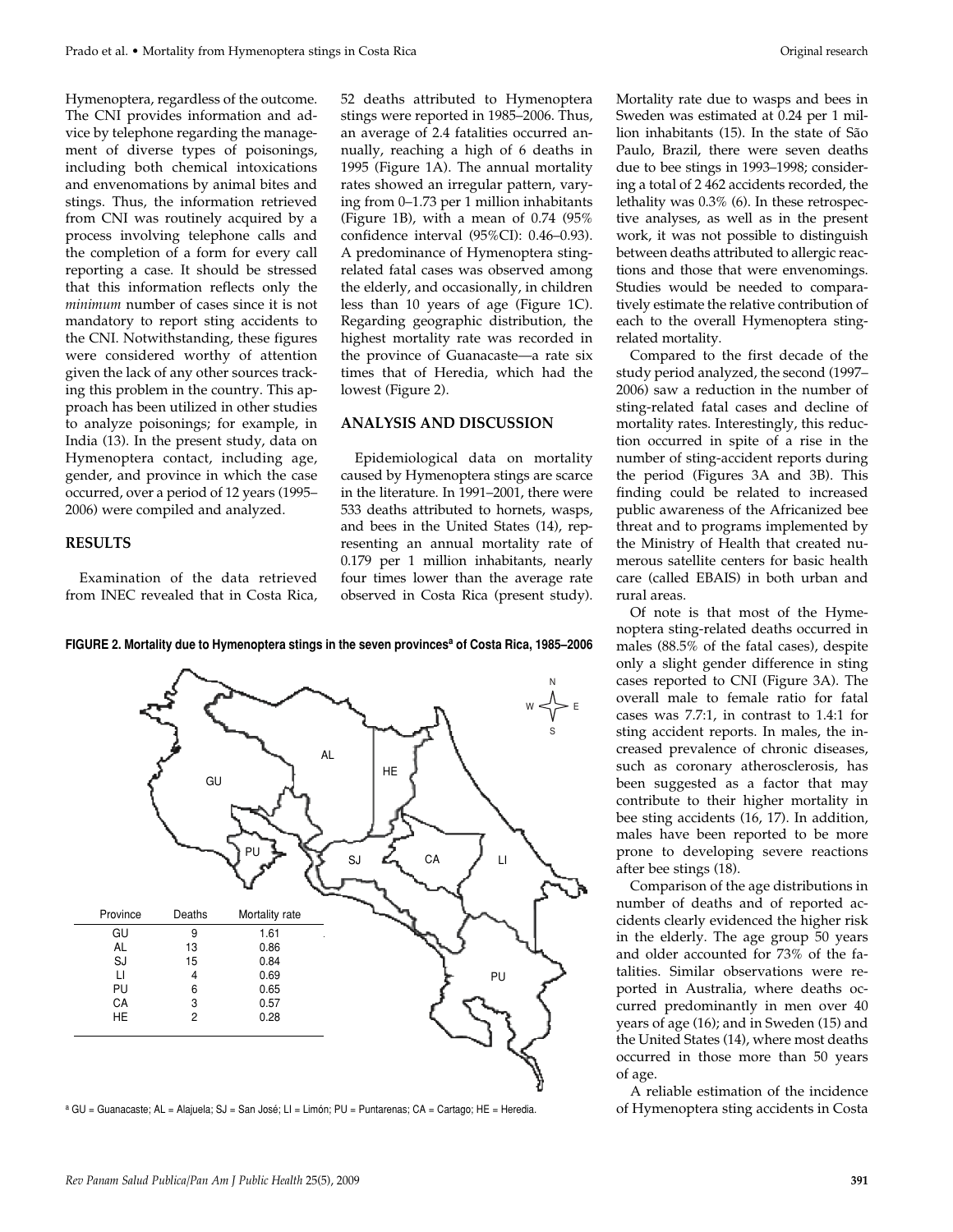**FIGURES 3A–C. Cases of Hymenoptera stings reported to the Centro Nacional de Intoxicaciones of Costa Rica, 1995–2006. (3A) number of cases reported by gender and their gender distribution; (3B) annual case report rates, adjusted per 100 000 population; (3C) age-group distribution of reported cases**



Rica could not be made, given the lack of any comprehensive sources of information; CNI records only partially capture

the magnitude of the problem. For the year 2006, contacts with Hymenoptera represented 1.5% of the total poisoning persons stung by these insects were recorded in 1995–2006, representing an average of 133 cases per year. Accidents were slightly more common in men than in women (1.4:1 ratio), in agreement with findings of other studies (19, 20). Also, sting reports in children and young adults were more frequent than in groups of older ages (Figure 3C). This may reflect the fact that younger people, especially children, are more frequently involved in outdoor activities. Because of their inherent curiosity and behavior, children may have a higher risk of stings by Hymenoptera, as observed in the present work.

cases reported to CNI. A total of 1 591

# **CONCLUSIONS**

The analyses show that in this recent 22-year period, mortality due to Hymenoptera stings in Costa Rica averaged 2.4 fatal annual cases (ranging from 0–6 deaths), with an overall mortality rate of 0.74 per 1 million inhabitants (95% CI: 0.46–0.93). Fatal cases for this type of accident are predominantly observed in males, especially in the elderly, but may also occur in children and occasionally in young adults.

This information could be of relevance to promoting awareness among the general population and among specialized health personnel, as well as for consideration of risks during the clinical management of patients affected by Hymenoptera stings.

**Acknowledgements.** We are grateful to the staff of INEC and CNI-CCSS for providing the basic information for this study, as well as to M. Sasa, A. Rucavado, and J. M. Gutiérrez for critical reading of the manuscript. This work was performed as partial requirement for the M.Sc. degree of M. Prado at the University of Costa Rica.

- 1. de Medeiros CR. Himenópteros de importân-
- cia médica. In: Cardoso JLC, França FO, Wen FH, Sant'Ana Málaque CM, Haddad V, eds. Animais Peçonhentos no Brasil: biologia, clí-

# **REFERENCES**

nica e terapêutica dos acidentes. São Paulo: Sarvier Editora; 2003. Pp. 237–42.

2. de Roodt AR, Salomón OD, Orduna TA, Robles LE, Paniagua JF, Alagón A. Envenenamiento por picaduras de abeja. Gac Méd Méx. 2005;141:215–22.

3. França FO, Benvenuti LA, Fan HW, Dos Santos DR, Hain SH, Picchi-Martins FR et al. Se